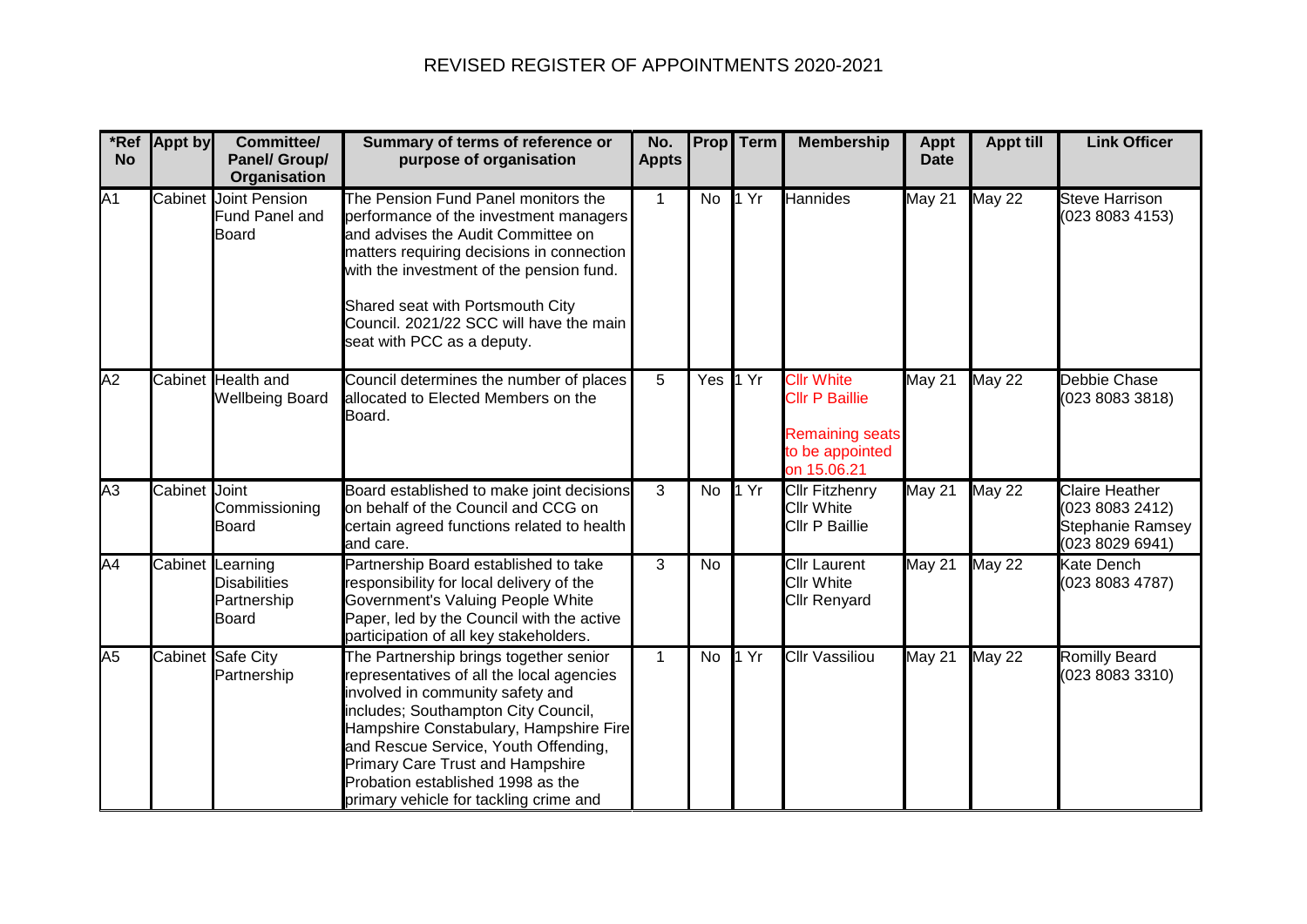| <b>No</b>       | *Ref Appt by            | Committee/<br>Panel/ Group/<br><b>Organisation</b>                                                                                         | Summary of terms of reference or<br>purpose of organisation                                                                                                                                                                                                                                                                                                                        | No.<br><b>Appts</b> |           | <b>Prop</b> Term          | <b>Membership</b>                                                 | <b>Appt</b><br><b>Date</b> | <b>Appt till</b> | <b>Link Officer</b>                        |
|-----------------|-------------------------|--------------------------------------------------------------------------------------------------------------------------------------------|------------------------------------------------------------------------------------------------------------------------------------------------------------------------------------------------------------------------------------------------------------------------------------------------------------------------------------------------------------------------------------|---------------------|-----------|---------------------------|-------------------------------------------------------------------|----------------------------|------------------|--------------------------------------------|
|                 |                         |                                                                                                                                            | disorder issues in Southampton.                                                                                                                                                                                                                                                                                                                                                    |                     |           |                           |                                                                   |                            |                  |                                            |
| A <sub>6</sub>  |                         | Cabinet Schools Forum                                                                                                                      | To receive information on and comment<br>on LEA's school funding formula, other<br>issues in connection with schools<br>budgets and service contracts.                                                                                                                                                                                                                             | $\mathbf{1}$        | No        | 1 Yr                      | <b>Cllr J Baillie</b>                                             | <b>May 21</b>              | <b>May 22</b>    | <b>Robert Henderson</b><br>(023 8083 4899) |
| A7              |                         | Cabinet Southampton<br>International<br>Airport<br>Consultative<br>Committee                                                               | To act as the consultative body in relation<br>to the Airport for the purposes of Section<br>and of the Civil Aviation Act 1968,<br>between the airport management, users,<br>local authorities and local organisations<br>and the county.                                                                                                                                         | 6                   | Yes 1 Yr  |                           | <b>Cllr Fuller</b><br><b>Cllr Vassiliou</b><br><b>Cllr Savage</b> | May 21                     | <b>May 22</b>    | Mary D'Arcy<br>(023 8083 4611)             |
| $\overline{AB}$ |                         | Cabinet Southern Health<br><b>NHS Foundation</b><br>Trust                                                                                  | To set the strategic direction of the<br>organisation within the priorities set by<br>the government and NHS, to oversee<br>delivery of planned targets and ensure<br>effective financial stewardship.                                                                                                                                                                             | $\mathbf{1}$        | No        | 1 Yr                      | <b>Cllr White</b>                                                 | <b>May 21</b>              | <b>May 22</b>    | Amanda Luker<br>(023 8029 6941)            |
| A9              | <b>Cabinet Clinical</b> | Commissioning<br>Group                                                                                                                     | <b>Clinical Commissioning Group (CCG)</b><br>helping to meet the health and care<br>needs of local people. They are<br>allocated a budget of just over £350<br>million a year to achieve this and use it<br>to plan and pay for (or 'commission')<br>health and care services from a<br>number of service providers (such as<br>hospitals, mental health and<br>community trusts). | $\mathbf{1}$        | <b>No</b> | $\overline{1 \text{ Yr}}$ | <b>Cllr White</b>                                                 | <b>May 21</b>              | <b>May 22</b>    | <b>Stephanie Ramsey</b><br>(023 8083 4162) |
| A10             |                         | Cabinet Southern Inshore<br><b>Fisheries and</b><br>Conservation<br>Authority (IFCA)<br>and Appeal and<br><b>Scrutiny Sub</b><br>Committee | To regulate sea fisheries within the<br>Southern Sea Fisheries District, (coasts<br>of Hampshire, Dorset and the Isle of<br>Wight).                                                                                                                                                                                                                                                | 1                   | No        | 1 Yr                      | To be confirmed<br>on 15.06.21                                    | May 21                     | <b>May 22</b>    | Kelly Scott<br>(023 8022 6631)             |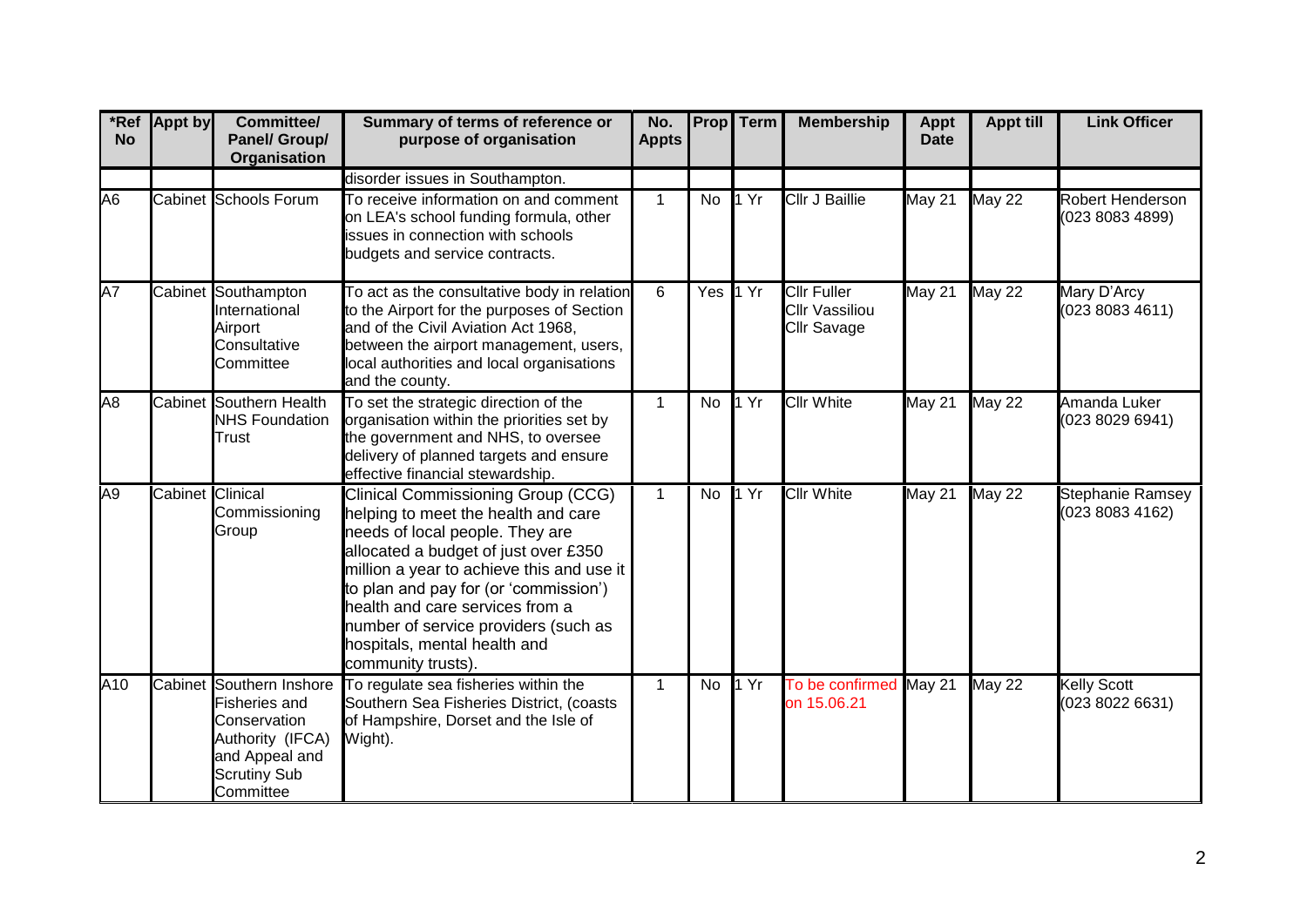| *Ref<br><b>No</b> | <b>Appt by</b> | Committee/<br>Panel/ Group/<br>Organisation             | Summary of terms of reference or<br>purpose of organisation                                                                                                                                                    | No.<br><b>Appts</b> | <b>Prop</b> | Term | <b>Membership</b>                                                                  | <b>Appt</b><br><b>Date</b> | <b>Appt till</b> | <b>Link Officer</b>                       |
|-------------------|----------------|---------------------------------------------------------|----------------------------------------------------------------------------------------------------------------------------------------------------------------------------------------------------------------|---------------------|-------------|------|------------------------------------------------------------------------------------|----------------------------|------------------|-------------------------------------------|
|                   |                |                                                         |                                                                                                                                                                                                                |                     |             |      |                                                                                    |                            |                  |                                           |
| A11               |                | Council for<br><b>Religious</b><br>Education<br>SACRE   | Cabinet Standing Advisory Constructed under the Education Reform<br>Act 1998 to advise the Authority on<br>matters connected with collective worship<br>and the teaching of RE in City Schools.                | $\overline{4}$      | Yes $1Yr$   |      | <b>Cllr Bunday</b><br>Cllr Kataria<br>Cllr Magee<br><b>Cllr Laurent</b>            | May 21                     | <b>May 22</b>    | <b>Alison Philpott</b><br>(023 8083 3076) |
| A12               |                | Cabinet Port Health<br>Consultative<br><b>Board</b>     | ABP led consultative board, non-decision<br>making. Matters of interest to port<br>community.                                                                                                                  | $\overline{2}$      | Yes         | 1 Yr | <b>Cllr Moulton</b><br><b>Cllr S Galton</b>                                        | May 21                     | <b>May 22</b>    | Mary D'Arcy<br>(023 8083 4611)            |
| A13               |                | Cabinet Business<br>Improvement<br><b>Board</b>         | Go! Southampton is an independent<br>nonprofit Business Improvement District,<br>businesses can influence the future of<br>our City Centre and take the initiative on<br>specific issues that businesses face. | $\mathbf{1}$        | Yes         | 1 Yr | <b>Cllr Fitzhenry</b>                                                              | May 21                     | <b>May 22</b>    | <b>Romilly Beard</b><br>(023 8083 3310)   |
| A14               |                | <b>Cabinet Community Chest</b><br><b>Advisory Panel</b> |                                                                                                                                                                                                                | 6                   | Yes $1Yr$   |      | <b>Cllr Fielker</b><br>Cllr W Payne<br><b>Cllr Houghton</b><br><b>Cllr Laurent</b> | May 21                     | <b>May 22</b>    | Jo Hughes<br>(023 8083 4067)              |
| A15               |                | <b>Cabinet</b> Connect                                  | Southampton Connect is an independent,<br>non-statutory partnership which exists to<br>provide collaborative leadership for the<br>collective development of Southampton.                                      | 3                   |             | 2Yr  | <b>Cllr Fitzhenry</b><br><b>Remaining seats</b><br>to be confirmed<br>on 15.06.21  | May 20                     | May 21           | <b>Romilly Beard</b><br>(023 8083 3310)   |
| A16               | Cabinet Local  | Safeguarding<br>Children's Board                        | Statutory overseeing body to ensure all<br>partners adequately discharge their<br>safeguarding roles.                                                                                                          | $\mathbf 1$         |             | 1 Yr | <b>Cllr P Baillie</b>                                                              | May 21                     | <b>May 22</b>    | Robert Henderson<br>(023 8083 4899)       |
| A17               | Cabinet Local  | Safeguarding<br><b>Adults Board</b>                     | Statutory overseeing body to ensure all<br>partners adequately discharge their<br>safeguarding roles.                                                                                                          | $\mathbf{1}$        |             | 1 Yr | <b>Cllr White</b>                                                                  | May 21 May 22              |                  | <b>Guy Van Dichele</b><br>(023 8083 2237) |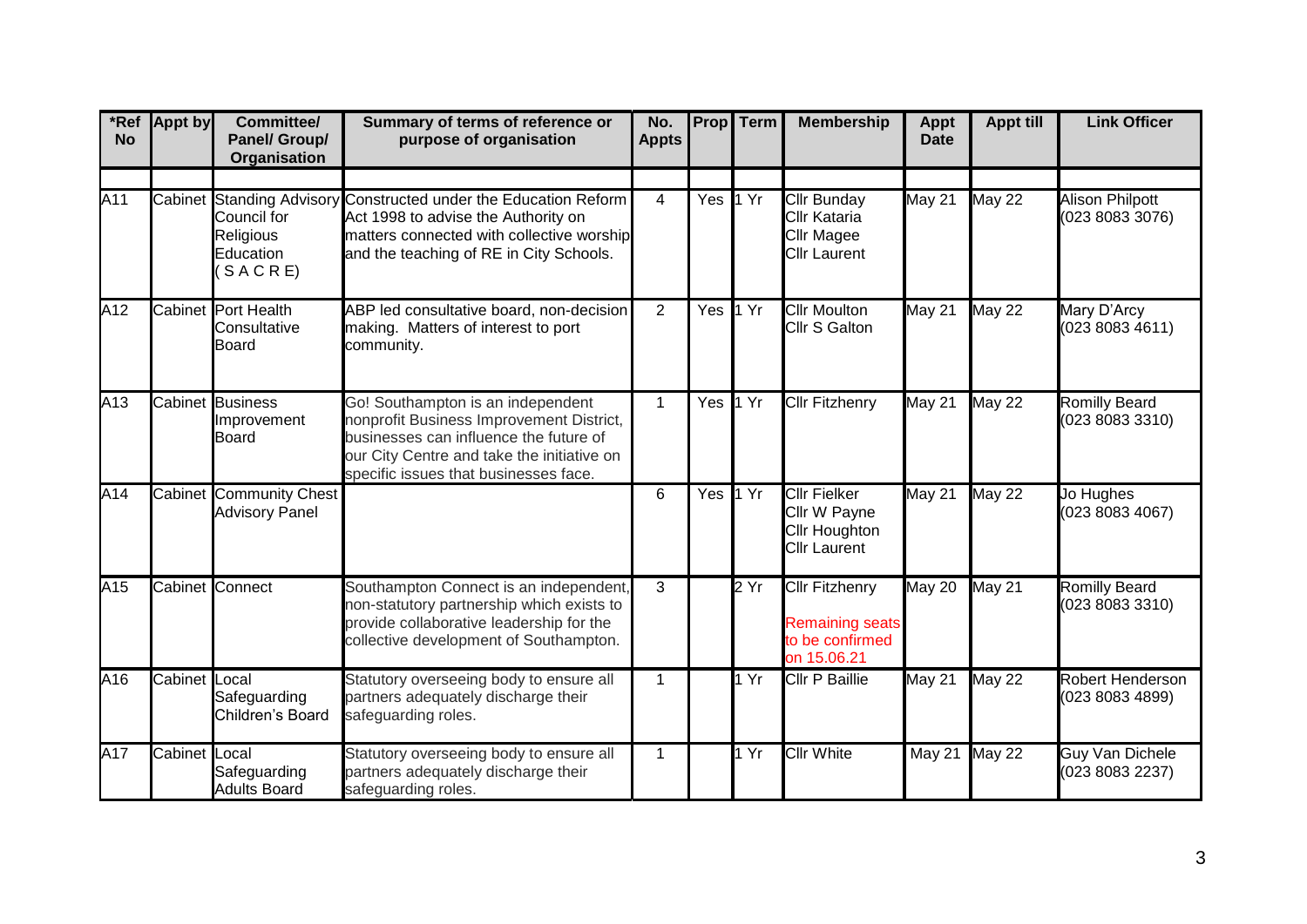| *Ref<br><b>No</b> | <b>Appt by</b> | Committee/<br>Panel/ Group/<br>Organisation                     | Summary of terms of reference or<br>purpose of organisation                                                                                                                                                                                                                                               | No.<br><b>Appts</b> |           | <b>Prop</b> Term | <b>Membership</b>                                     | <b>Appt</b><br><b>Date</b> | <b>Appt till</b> | <b>Link Officer</b>                       |
|-------------------|----------------|-----------------------------------------------------------------|-----------------------------------------------------------------------------------------------------------------------------------------------------------------------------------------------------------------------------------------------------------------------------------------------------------|---------------------|-----------|------------------|-------------------------------------------------------|----------------------------|------------------|-------------------------------------------|
|                   |                |                                                                 |                                                                                                                                                                                                                                                                                                           |                     |           |                  |                                                       |                            |                  |                                           |
| A18               |                | <b>Cabinet</b> Local Outbreak<br>Engagement<br><b>Board</b>     |                                                                                                                                                                                                                                                                                                           | 3                   |           | 1 Yr             | <b>Cllr Fitzhenry</b><br>Cllr White<br>Cllr P Baillie | May 21                     | <b>May 22</b>    | Debbie Chase<br>(023 8083 3694)           |
| B1                |                | Cabinet Hampshire<br>Partnership                                | The Hampshire Partnership is a voluntary<br>collaboration made up partner agencies<br>across Hampshire to promote and<br>facilitate better cross-agency working.                                                                                                                                          | 2                   | <b>No</b> | 1 Yr             | <b>Cllr Fitzhenry</b><br>Cllr Kaur                    | May 21                     | <b>May 22</b>    | Mary D'Arcy<br>(023 8083 4611)            |
| B2                |                | Cabinet King Edward VI<br>School                                | Governor                                                                                                                                                                                                                                                                                                  | 1                   | No        | 1 Yr             | To be confirmed<br>on 15.06.21                        | May 21                     | <b>May 22</b>    | Robert Henderson<br>(023 8083 4899)       |
| B3                |                | Cabinet F.W. Smith<br><b>Bequest</b><br>Purchasing<br>Committee | To provide/buy pictures for the Art<br>Gallery principally from English artists<br>from the income of the F.W. Smith<br>Bequest.                                                                                                                                                                          | $\overline{2}$      | No        | 1 Yr             | <b>Cllr B Harris</b><br>Cllr Bogle                    | May 21                     | <b>May 22</b>    | Carolyn Abel<br>(023 8083 2882)           |
| B4                |                | Cabinet Solent Transport<br><b>Board</b>                        | To promote the sub regional transport<br>agenda, implement schemes of a sub-<br>regional nature and lobby and/or<br>influence on all other associated aspects<br>of life within the TfSH Area.                                                                                                            | $\mathbf 1$         | No        | 1 Yr             | <b>Cllr Moulton</b>                                   | $M$ ay 21                  | <b>May 22</b>    | Pete Boustred<br>(023 8083 4743)          |
| B <sub>5</sub>    |                | Cabinet Southampton<br>2025                                     | To promote the educational and<br>economic benefits of the cultural sector in<br>the City                                                                                                                                                                                                                 | $\mathbf{1}$        | <b>No</b> | 1 Yr             | To be confirmed<br>on 15.06.21                        | May 21                     | <b>May 22</b>    | <b>Claire Whitaker</b><br>(023 8083 4872) |
|                   |                | Cabinet MAST Board                                              | As A Director of the Trust, the<br>representative is responsible under<br>the governing documents for the<br>governance of the charity.<br>Management and administration are<br>delegated to the CEO and staff. MAL<br>Trustees play a pivotal role in setting<br>the strategic direction of the building | $\mathbf{1}$        | No        | 1 Yr             | To be confirmed<br>on 15.06.21                        | May 21                     | <b>May 22</b>    | Caroyln Abel<br>(023 8083 2882)           |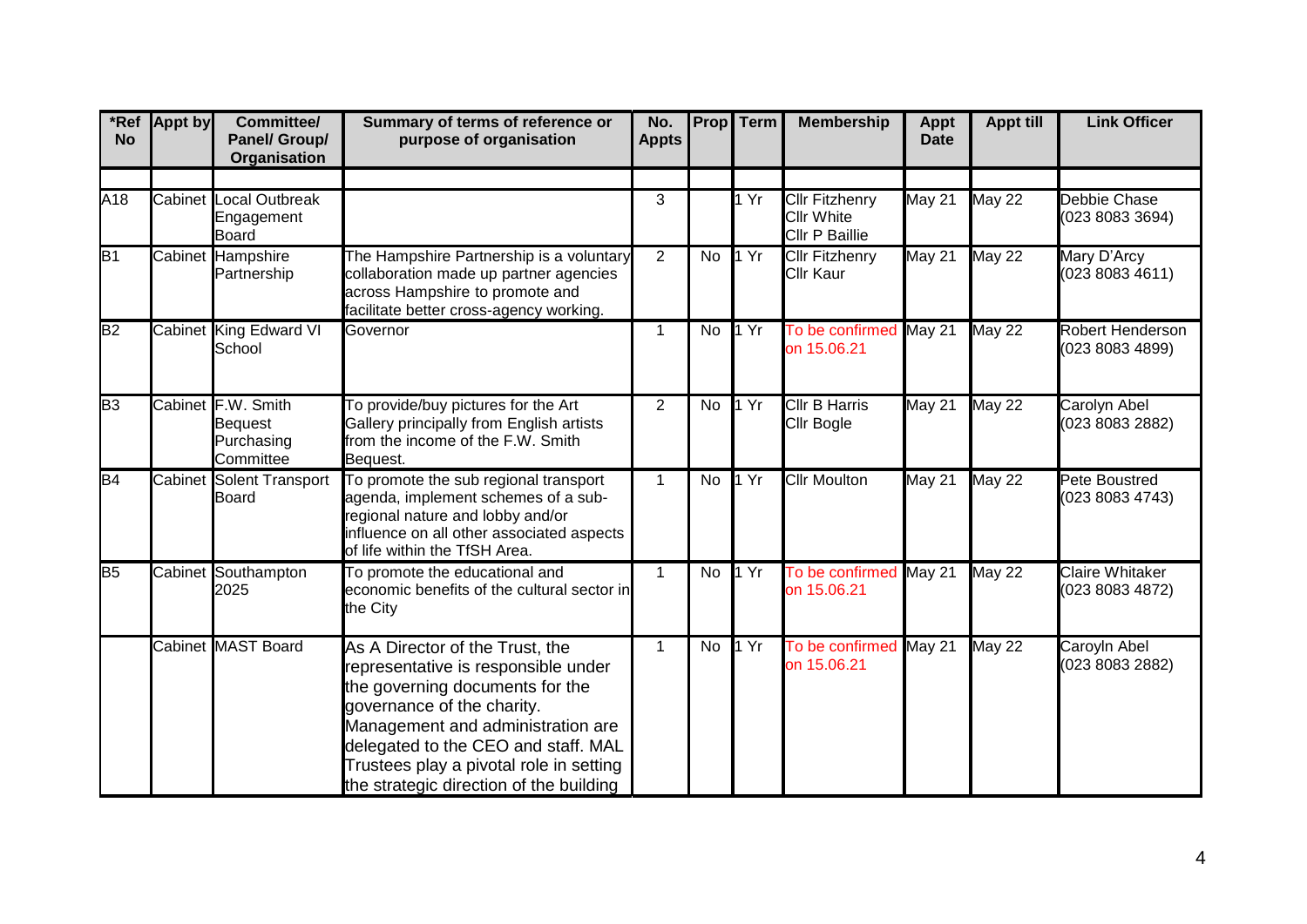| <b>No</b>      | *Ref Appt by | Committee/<br><b>Panel/ Group/</b><br>Organisation                                   | Summary of terms of reference or<br>purpose of organisation                                                                                                                                                                                                                                                                                                    | No.<br><b>Appts</b> |          | Prop Term | <b>Membership</b>    | <b>Appt</b><br><b>Date</b> | <b>Appt till</b> | <b>Link Officer</b>             |
|----------------|--------------|--------------------------------------------------------------------------------------|----------------------------------------------------------------------------------------------------------------------------------------------------------------------------------------------------------------------------------------------------------------------------------------------------------------------------------------------------------------|---------------------|----------|-----------|----------------------|----------------------------|------------------|---------------------------------|
|                |              |                                                                                      | as well as holding management to<br>account; acting in the operation's<br>best interest and with reasonable<br>care and skill; complying with the<br>governing documents and the law;<br>managing resources responsibly, and<br>ensuring the charity is responsible.<br>Meetings are 4 times a year plus<br>some additional subcommittee<br>activity.          |                     |          |           |                      |                            |                  |                                 |
| B <sub>6</sub> |              | Cabinet Southampton<br>Energy<br>Partnership                                         | The Energy Partnership brings together<br>organisations and businesses in the City<br>with high energy usage. To share<br>information on best practice and local<br>case studies the Partnership of<br>organisations with the ability and<br>commitment to take action to reduce<br>energy needs and costs, and to reduce<br>the carbon footprint of the City. | $\mathbf{1}$        | Yes 1 Yr |           | <b>Cllr S Galton</b> | <b>May 21</b>              | <b>May 22</b>    | Jason Taylor<br>(023 8083 2641) |
| B7             |              | Cabinet Standing Conf on<br>Problems<br>Associated with<br>The Coastline<br>(SCOPAC) | To provide a more co-ordinated approach<br>to coastal engineering and related<br>matters between authorities on the<br>Central South coast - Lyme Bay to<br>Worthing                                                                                                                                                                                           | $\mathbf{1}$        | No       | 1 Yr      | <b>Cllr S Galton</b> | May 21                     | <b>May 22</b>    | Sam Foulds<br>(023 8083 2076)   |
| B <sub>8</sub> |              | Cabinet Southern<br><b>Regional Flood</b><br>and Coastal<br>Committee                | The Regional Flood and Coastal<br>Committee (RFCC) is a committee<br>established by the Environment Agency<br>under the Flood and Water Management<br>Act 2010 that brings together members<br>appointed by Lead Local Flood<br>Authorities (LLFAs) and independent<br>members with relevant experience for 3                                                  | 1                   | No       | 1 Yr      | <b>Cllr S Galton</b> | May 21                     | <b>May 22</b>    | Sam Foulds<br>(023 8083 2076)   |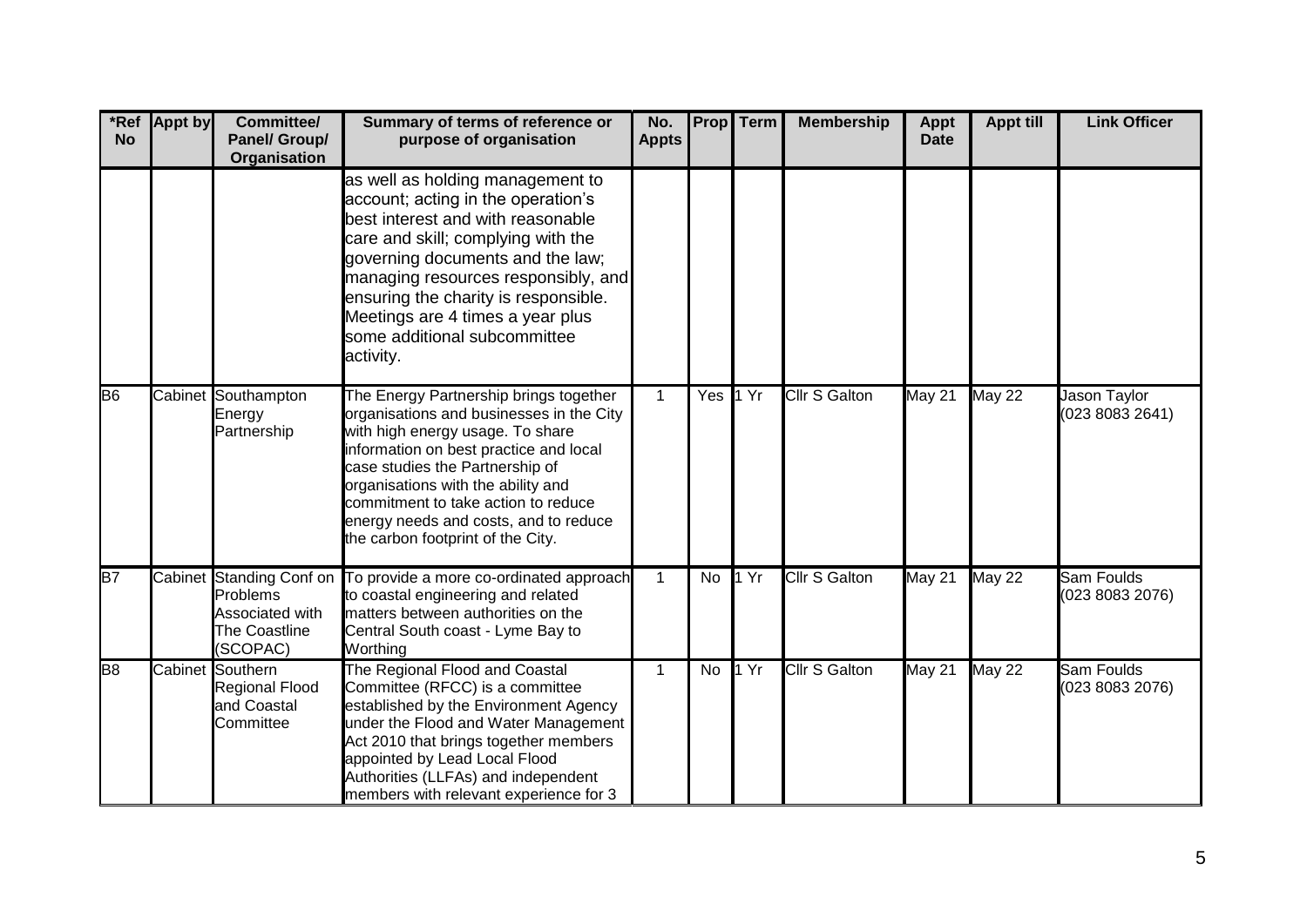| *Ref<br><b>No</b> | <b>Appt by</b> | Committee/<br>Panel/ Group/<br>Organisation                                     | Summary of terms of reference or<br>purpose of organisation                                                                                                                                                                                                                                                                                                                                                                                                                                                                                                                | No.<br><b>Appts</b> |          | <b>Prop</b> Term | <b>Membership</b>                                                   | <b>Appt</b><br><b>Date</b> | <b>Appt till</b>     | <b>Link Officer</b>                             |
|-------------------|----------------|---------------------------------------------------------------------------------|----------------------------------------------------------------------------------------------------------------------------------------------------------------------------------------------------------------------------------------------------------------------------------------------------------------------------------------------------------------------------------------------------------------------------------------------------------------------------------------------------------------------------------------------------------------------------|---------------------|----------|------------------|---------------------------------------------------------------------|----------------------------|----------------------|-------------------------------------------------|
|                   |                |                                                                                 | purposes:<br>•to ensure there are coherent plans for<br>identifying, communicating and managing<br>flood and coastal erosion risks across<br>catchments and shorelines<br>•to encourage efficient, targeted and risk-<br>based investment in flood and coastal<br>erosion risk management that represents<br>value for money and benefits local<br>communities<br>•to provide a link between the<br>Environment Agency, LLFAs, other risk<br>management authorities, and other<br>relevant bodies to build understanding of<br>flood and coastal erosion risks in its area |                     |          |                  |                                                                     |                            |                      |                                                 |
| B <sub>9</sub>    |                | Cabinet University<br>Hospital<br>Southampton<br><b>NHS Foundation</b><br>Trust | The principal purpose of the Trust is the<br>provision of goods and services for the<br>purposes of the health service in<br>England.                                                                                                                                                                                                                                                                                                                                                                                                                                      | $\mathbf{1}$        | No       | 1 Yr             | <b>Cllr White</b>                                                   | May 21                     | <b>May 22</b>        | ?? Previously<br>Dr. Horsley<br>(023 8083 3818) |
| <b>B</b> 10       |                | Cabinet The Wulfris<br>Educational<br>Foundation                                | Provision of school clothing, books and<br>equipment to the needy children resident<br>in Southampton.                                                                                                                                                                                                                                                                                                                                                                                                                                                                     | $\mathbf{1}$        | No       | 1 Yr             | <b>Cllr J Baillie</b>                                               | May 21                     | <b>May 22</b>        | <b>Robert Henderson</b><br>(023 8083 4899)      |
| $\overline{B11}$  |                | <b>Cabinet Future of Work</b><br><b>Advisory Board</b>                          | The Future of Work Advisory Board<br>Southampton exists to provide<br>collaborative leadership for the collective<br>development of local learning, skills and<br>employment provision to meet current<br>and future demands (employer,<br>residents, provider).                                                                                                                                                                                                                                                                                                           | $\mathbf 1$         | No       | 1 Yr             | <b>Cllr J Baillie</b>                                               | May 21                     | $\overline{M}$ ay 22 | <b>Romilly Beard</b><br>(023 8083 3310)         |
| $\overline{C1}$   |                | Cabinet Corporate<br>Parenting                                                  | The Council acting as a parent for<br>children in care.                                                                                                                                                                                                                                                                                                                                                                                                                                                                                                                    | 5                   | Yes 1 Yr |                  | <b>Cllr J Baillie</b><br><b>Cllr S Galton</b><br><b>Cllr Paffey</b> | May 21                     | <b>May 22</b>        | <b>Robert Henderson</b><br>(023 8083 4899)      |
| D <sub>1</sub>    |                | Legion Poppy                                                                    | Cabinet Hampshire British Armed Forces charity providing care and<br>support to all members of the British                                                                                                                                                                                                                                                                                                                                                                                                                                                                 | $\mathbf{1}$        | No       | 1 Yr             | To be confirmed May 21<br>on 15.06.21                               |                            | <b>May 22</b>        | <b>Judy Cordell</b><br>(023 8083 2766)          |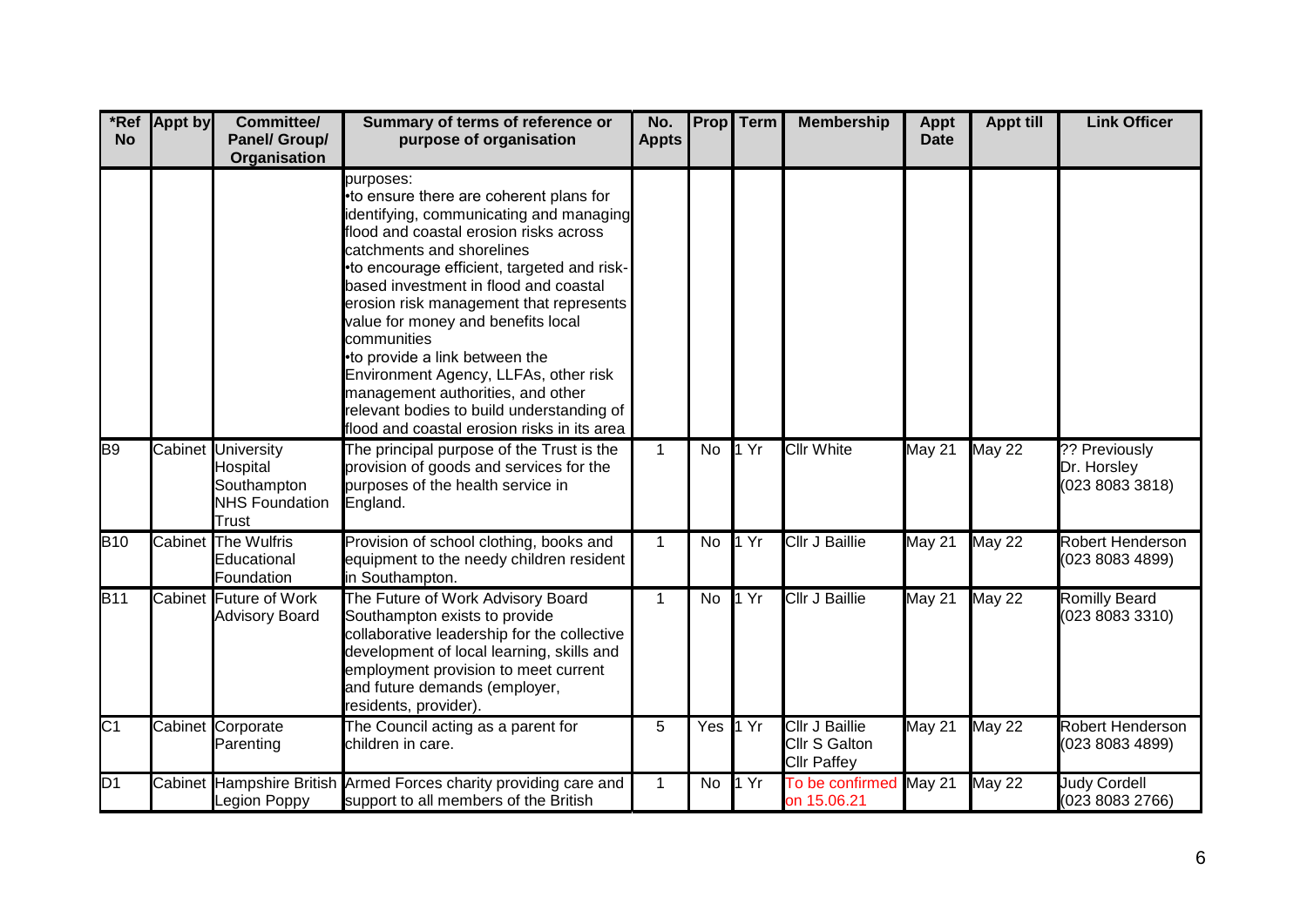| *Ref<br><b>No</b> | <b>Appt by</b> | Committee/<br>Panel/ Group/<br><b>Organisation</b>                              | Summary of terms of reference or<br>purpose of organisation                                                                                                                                                                                                                                                                                                                           | No.<br><b>Appts</b> |           | Prop Term | <b>Membership</b>                       | <b>Appt</b><br><b>Date</b> | <b>Appt till</b> | <b>Link Officer</b>                    |
|-------------------|----------------|---------------------------------------------------------------------------------|---------------------------------------------------------------------------------------------------------------------------------------------------------------------------------------------------------------------------------------------------------------------------------------------------------------------------------------------------------------------------------------|---------------------|-----------|-----------|-----------------------------------------|----------------------------|------------------|----------------------------------------|
|                   |                | Appeal                                                                          | Armed Forces past and present and their<br>families, administering and supporting<br>the delivery of welfare services and the<br>membership and fundraising activities of<br>the Legion's branches and clubs<br>throughout Hampshire. It also acts as the<br>national Custodian of Remembrance and<br>safeguards the Military Covenant<br>between the nation and its Armed<br>Forces. |                     |           |           |                                         |                            |                  |                                        |
| D <sub>2</sub>    |                | Cabinet Solent Skies -<br><b>Board Of</b><br><b>Directors</b>                   | To preserve the aviation heritage of<br>Southampton. (Conditional appointment<br>subject to satisfactory conclusion of lease<br>and management agreement).                                                                                                                                                                                                                            | $\mathbf{1}$        | <b>No</b> | 1 Yr      | <b>Cllr Vassilliou</b>                  | <b>May 21</b>              | <b>May 22</b>    | Carolyn Abel<br>(023 8083 4516)        |
| $\overline{D3}$   |                | Cabinet Southampton<br><b>Record Series</b>                                     | To represent the City at the Joint<br>Committee of the Southampton Record<br>Series with the University.                                                                                                                                                                                                                                                                              | 3                   |           | Yes 3 Yr  | <b>Cllr Bell</b><br><b>Cllr Denness</b> | May 21                     | <b>May 22</b>    | <b>Carolyn Abel</b><br>(023 8083 4516) |
| $\overline{D4}$   |                | Cabinet Southampton<br><b>Solent University</b><br><b>Board Of</b><br>Governors | Co-opted external Governor to sit on the<br>Southampton Solent University Board of<br>Governors to form a link between the<br>Council and the Institute as one of the<br>providers of higher education in the City.                                                                                                                                                                   | $\mathbf 1$         | No        | 4 Yr      | To be confirmed<br>on 15.06.21          | May 21                     | <b>May 22</b>    | Debbie Chase<br>(023 8083 3694)        |
| D <sub>5</sub>    |                | Cabinet Southampton<br>Voluntary<br><b>Services</b>                             | To provide a focus for the voluntary<br>sector activities in Southampton and to<br>act as a local development agency for<br>voluntary action.                                                                                                                                                                                                                                         | $\overline{2}$      | <b>No</b> | 1 Yr      | <b>Cllr Bell</b><br><b>Cllr Noon</b>    | <b>May 21</b>              | <b>May 22</b>    | Mary D'Arcy<br>(023 8083 4611)         |
| $\overline{D6}$   |                | Cabinet Thorner's Homes                                                         | <b>Almshouse Charity providing</b><br>accommodation for women over 55 in<br>limited financial circumstances.                                                                                                                                                                                                                                                                          | $\mathbf{1}$        | No        | 1 Yr      | To be confirmed<br>on 15.06.21          | May 21                     | <b>May 22</b>    | Tina Dyer-Slade<br>(023 8083 3597)     |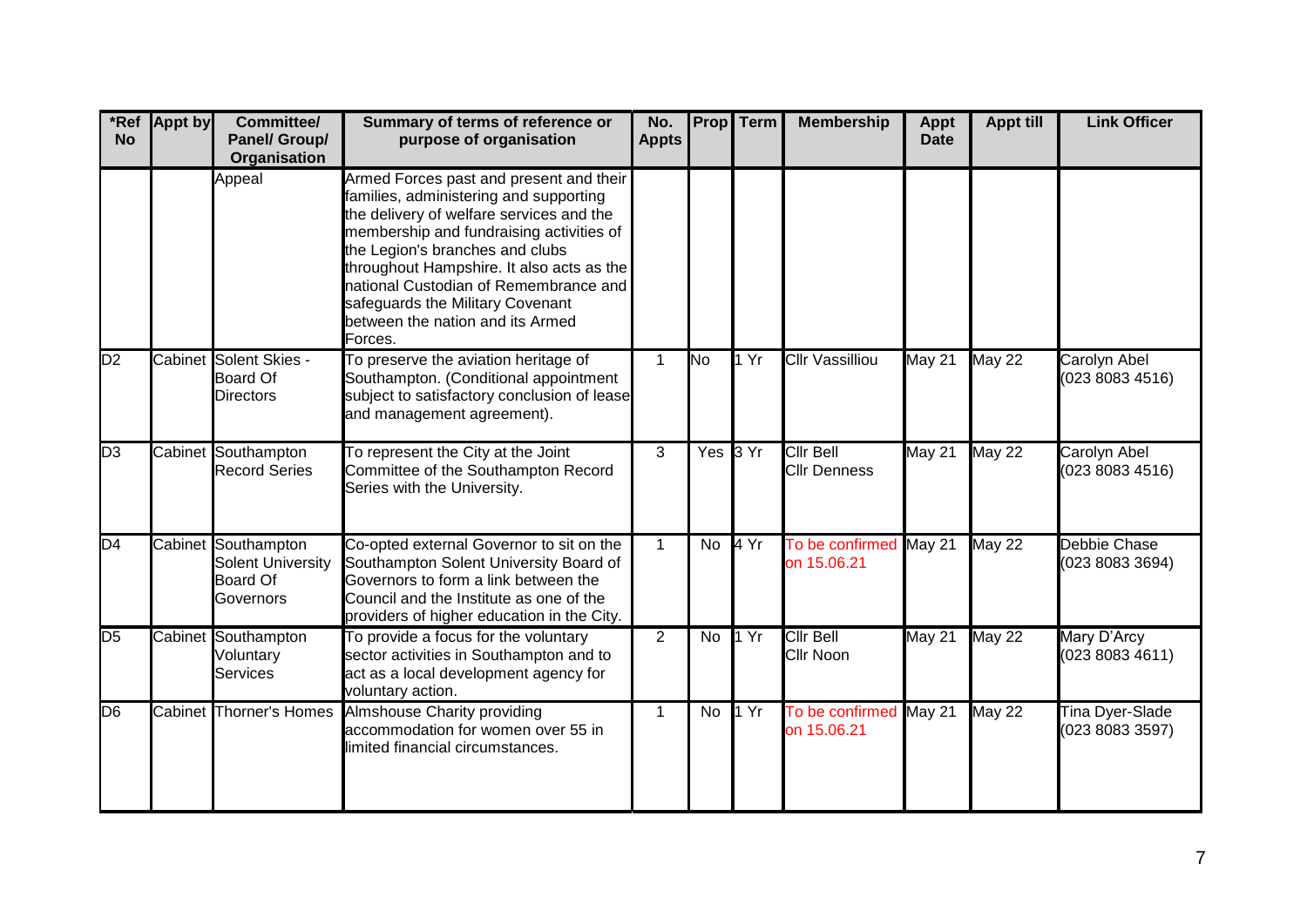| *Ref<br><b>No</b> | <b>Appt by</b> | Committee/<br>Panel/ Group/<br>Organisation                      | Summary of terms of reference or<br>purpose of organisation                                                                                                                                                                                                    | No.<br><b>Appts</b> | <b>Prop</b> | Term | <b>Membership</b>                                        | <b>Appt</b><br><b>Date</b> | <b>Appt till</b> | <b>Link Officer</b>                       |
|-------------------|----------------|------------------------------------------------------------------|----------------------------------------------------------------------------------------------------------------------------------------------------------------------------------------------------------------------------------------------------------------|---------------------|-------------|------|----------------------------------------------------------|----------------------------|------------------|-------------------------------------------|
|                   |                |                                                                  |                                                                                                                                                                                                                                                                |                     |             |      |                                                          |                            |                  |                                           |
| E1                |                | <b>Cabinet Business South</b>                                    | To provide engagement between the<br>private, public and voluntary sectors and<br>promote Southampton City Region                                                                                                                                              | $\mathbf{1}$        | <b>No</b>   | 1 Yr | <b>Cllr Moulton</b><br><b>Cllr Fitzhenry</b><br>(Deputy) | <b>May 21</b>              | <b>May 22</b>    | <b>Mike Harris</b><br>(023 8083 2882)     |
| E <sub>2</sub>    |                | Cabinet Community<br><b>Champion For</b><br><b>Older Persons</b> | To lead consultation with relevant groups<br>at both local and city wide level.                                                                                                                                                                                | $\mathbf{1}$        | No          | 1 Yr | To be confirmed<br>on 15.06.21                           | May 21                     | <b>May 22</b>    | <b>Guy Van Dichele</b><br>(023 8083 2237) |
| E <sub>3</sub>    |                | Cabinet Community<br>Champion for<br><b>Armed Forces</b>         | To strengthen relationships between<br>Southampton's Armed Forces community<br>and the City Council through overseeing<br>the Armed Forces Community Covenant.                                                                                                 | $\mathbf{1}$        | <b>No</b>   | 1 Yr | <b>Clir Fuller</b><br><b>Cllr Guthrie</b><br>(Deputy)    | May 21                     | <b>May 22</b>    | <b>James Marshall</b><br>(023 8083 3015)  |
| E <sub>4</sub>    |                | Cabinet Community<br>Champion for<br>Heritage                    |                                                                                                                                                                                                                                                                | $\mathbf{1}$        | No          | 1 Yr | <b>Cllr Vassiliou</b>                                    | May 20                     | May 21           | Carolyn Abel<br>(023 8083 4516)           |
| E5                |                | Cabinet Community<br>Champion for<br><b>Mental Health</b>        |                                                                                                                                                                                                                                                                | $\overline{2}$      | <b>No</b>   | 1 Yr | <b>Cllr White</b><br>Cllr P Baillie                      | May 20                     | May 21           | <b>Guy Van Dichele</b><br>(023 8083 2237) |
| E <sub>6</sub>    |                | Cabinet Hampshire and<br><b>Health Scrutiny</b><br>Panel         | A Cross Council Panel monitoring the<br>Isle of Wight Joint provision of Health Services.                                                                                                                                                                      | $\mathbf 1$         | No          | 1 Yr | To be confirmed<br>on 15.06.21                           | May 21                     | <b>May 22</b>    | <b>Mark Pirnie</b><br>(023 8083 3886)     |
| $\overline{F1}$   |                | Association                                                      | Cabinet Local Government Pressure Group and lobbying<br>organisation providing an overall national<br>voice for local government in England<br>with a view to promoting and protecting<br>the interests of member councils by<br>providing advice and support. | $\overline{4}$      | Yes         | 1 Yr | <b>Cllr Fitzhenry</b><br>Cllr Kaur                       | May 21                     | <b>May 22</b>    | <b>Romilly Beard</b><br>(023 8083 3310)   |
| F2                |                | <b>Information Unit</b>                                          | Cabinet Local Government Independent research and information<br>organisation with the principal aim of<br>making the case for strong democratic                                                                                                               | $\mathbf 1$         | No          | 1 Yr | To be confirmed<br>on 15.06.21                           | May 20                     | <b>May 21</b>    | <b>Romilly Beard</b><br>(023 8083 3310)   |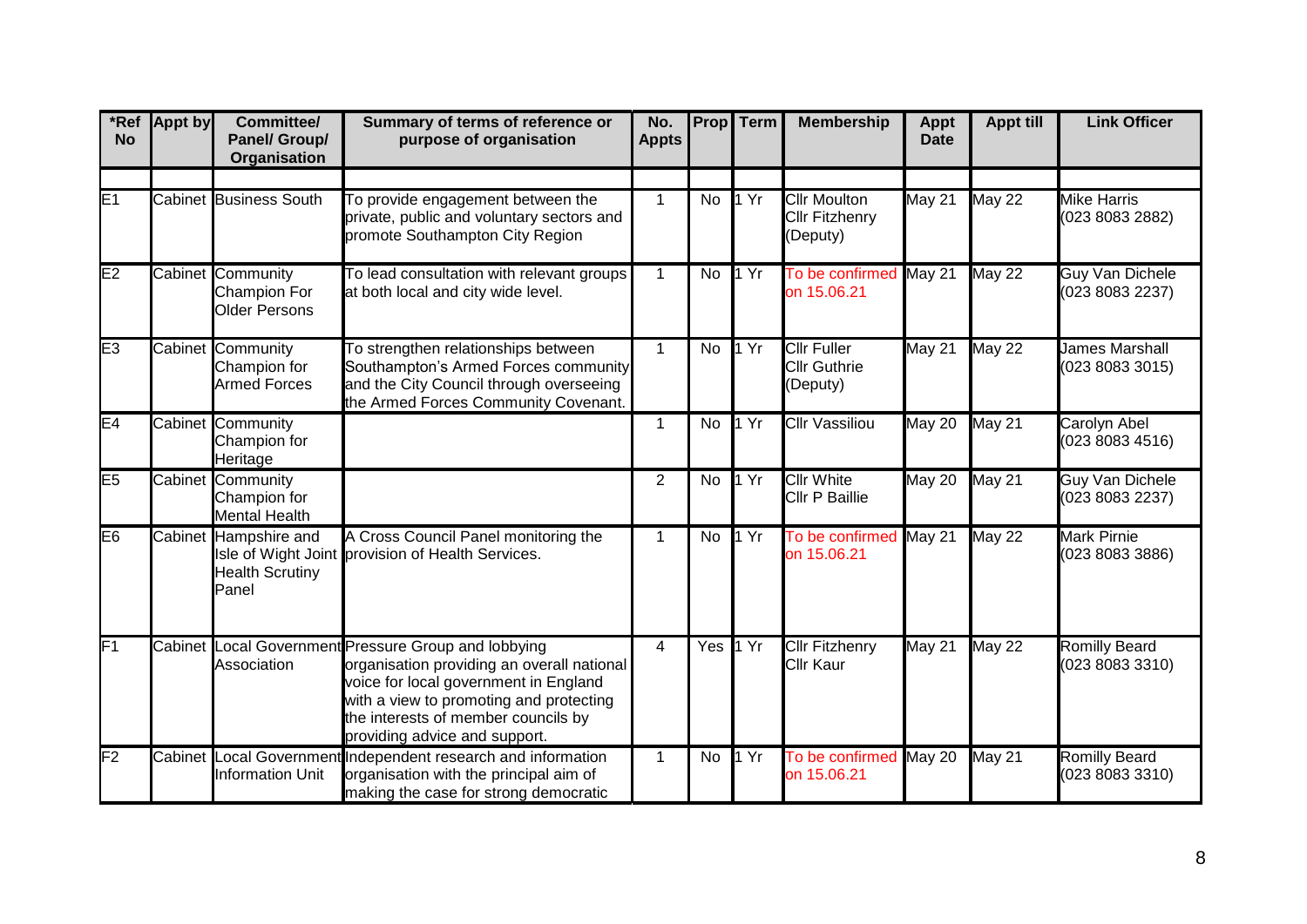| *Ref<br><b>No</b> | <b>Appt by</b> | Committee/<br>Panel/ Group/<br>Organisation                          | Summary of terms of reference or<br>purpose of organisation                                                                                                                                                                                            | No.<br><b>Appts</b> |    | <b>Prop</b> Term          | <b>Membership</b>                                                               | <b>Appt</b><br><b>Date</b> | <b>Appt till</b> | <b>Link Officer</b>                   |
|-------------------|----------------|----------------------------------------------------------------------|--------------------------------------------------------------------------------------------------------------------------------------------------------------------------------------------------------------------------------------------------------|---------------------|----|---------------------------|---------------------------------------------------------------------------------|----------------------------|------------------|---------------------------------------|
|                   |                |                                                                      | Local Government together with<br>information and support services to<br>member authorities and individual<br>councillors.                                                                                                                             |                     |    |                           |                                                                                 |                            |                  |                                       |
| $\overline{G1}$   |                | Cabinet Partnership for<br><b>Urban South</b><br>Hampshire<br>(PfSH) | To promote sustainable, economic-led<br>growth and development of South<br>Hampshire supported by enhanced<br>transport and other infrastructure and to<br>obby and/or influence on all other<br>associated aspects of life within the PfSH<br>Area.   | $\mathbf{1}$        | No | 1 Yr                      | <b>Cllr Fitzhenry</b>                                                           | May 21                     | <b>May 22</b>    | Kate Martin<br>(023 8083 4670)        |
| $\overline{G2}$   |                | Cabinet Project Integra<br><b>Strategic Board</b>                    | Partnership body consisting of all Local<br>Authorities in Hampshire to deal with<br>waste management in the County.                                                                                                                                   | $\overline{2}$      | No | 1 Yr                      | <b>Cllr S Galton</b><br><b>Remaining seat</b><br>to be confirmed<br>on 15.06.21 | <b>May 21</b>              | <b>May 22</b>    | <b>Kate Martin</b><br>(023 8083 4670) |
| G3                |                | <b>Cabinet Solent Local</b><br>Enterprise<br><b>Board</b>            | To provide a private sector led Local<br>Enterprise Partnership to promote the<br>Partnership (LEP) economic wellbeing of South Hampshire<br>and the Isle of Wight                                                                                     | $\mathbf{1}$        | No | 1Yr                       | <b>Cllr Fitzhenry</b>                                                           | May 21                     | <b>May 22</b>    | <b>Kate Martin</b><br>(023 8083 4670) |
| $\overline{G4}$   |                | <b>Cabinet Solent Growth</b><br>Forum                                | The Solent Growth Forum (SGF)<br>provides an external scrutiny panel for<br>the Solent LEP, with involvement of all<br>ocal Authorities within the Solent area.<br>SGF meetings are open to the public and<br>deputations can be made.                 | $\mathbf{1}$        | No | $\overline{1 \text{ Yr}}$ | To be confirmed<br>on 15.06.21                                                  | May 21                     | <b>May 22</b>    | <b>Kate Martin</b><br>(023 8083 4670) |
| G4                |                | Cabinet Solent LEP -<br>Skills and<br><b>Advisory Board</b>          | The Solent Skills Advisory Panel will:<br>•bring together local employers and skills<br>providers to pool knowledge on skills and<br>labour market needs, and to work<br>ogether to understand and address key<br>local challenges. This includes both | $\mathbf 1$         | No | 1Yr                       | <b>Cllr J Baillie</b>                                                           | May 21                     | <b>May 22</b>    | Kate Martin<br>(023 8083 4670)        |